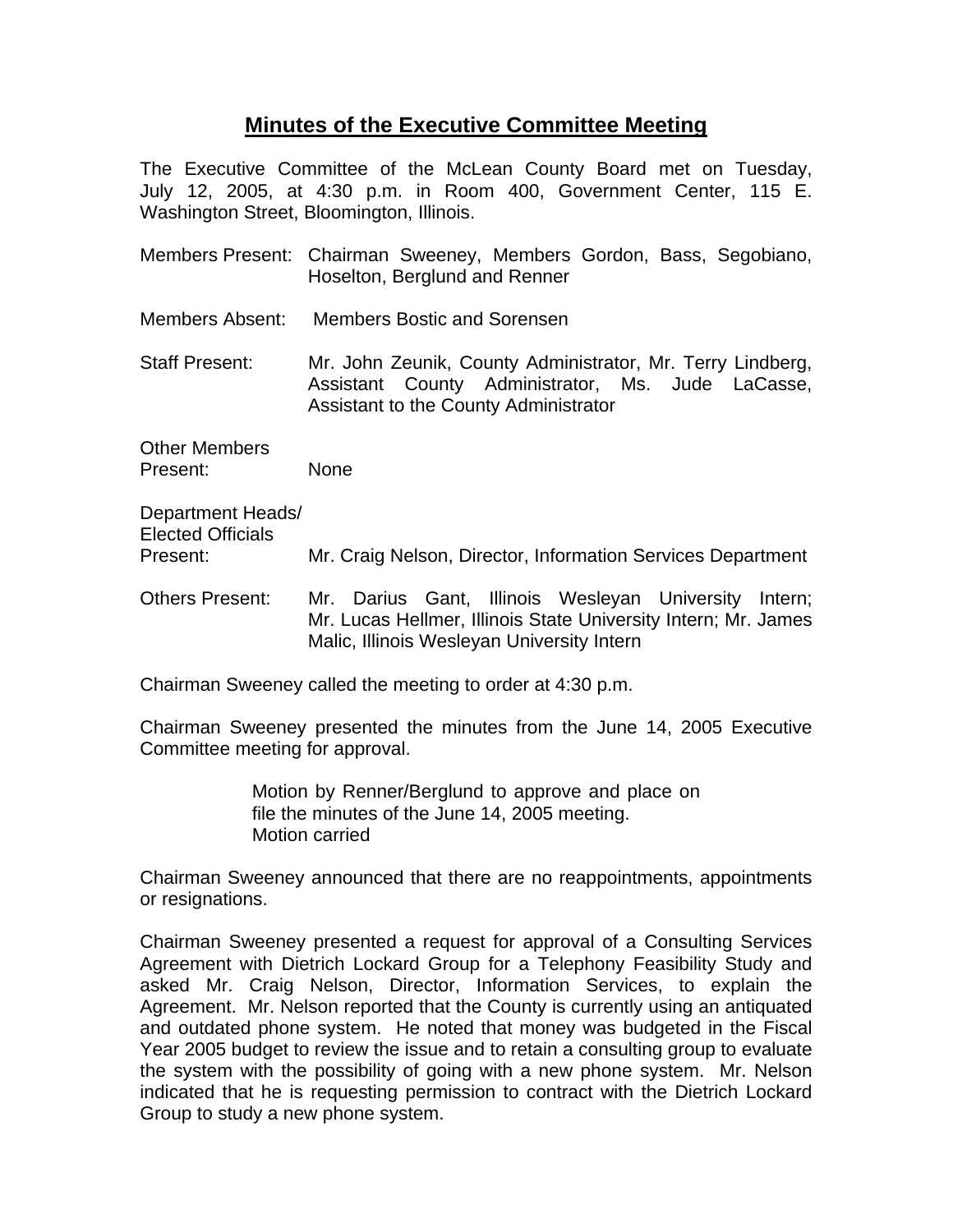Executive Committee July 12, 2005 Page Two

Mr. Hoselton asked what are the "800 stations" referred to in the agreement. Mr. Nelson replied that the 800 stations refer to the hand sets/desk sets that are the land line phones in County offices and departments. This proposed agreement does not include a review of cell phones.

> Motion by Renner/Bass to approve a Consulting Services Agreement with the Dietrich Lockard Group for a Telephony Feasibility Study. Motion carried

Chairman Sweeney asked if there were any questions or comments. Hearing none, he thanked Mr. Nelson.

Mr. George Gordon, Chairman, Land Use and Development Committee reported that the Land Use and Development Committee brings no items for action to the Executive Committee.

Chairman Sweeney announced that Ms. Bostic was not available, nor were any members of the Property Committee. Therefore, the request for approval of an Agreement between McLean County and the City of Bloomington for parking in the Lincoln Parking Lot will be reviewed at a Stand-up Committee meeting prior to the Board meeting on Tuesday, July 26<sup>th</sup>.

Mr. Duffy Bass, Chairman, Transportation Committee reported that the Transportation Committee has no items for action.

Chairman Sweeney asked if there were any questions or comments. Hearing none, Chairman Sweeney asked Ms. Berglund, Vice Chairman of the Finance Committee, to present the Committee's report.

Ms, Sue Berglund, Vice Chairman, Finance Committee stated that the Finance Committee brings one item for action, namely a request for approval of an Ordinance of the McLean County Board Amending the 2005 Combined Appropriation and Budget Ordinance for Fund 0104 – Health Promotion Grant – Health Department. Mr. Hoselton asked if this is an instance when the grant funding is decreasing and, therefore, the Health Department is reducing expenses. Ms. Berglund replied that is correct.

> Motion by Berglund/Renner to Recommend Approval of an Ordinance of the McLean County Board Amending the 2005 Combined Appropriation and Budget Ordinance for Fund 0104 – Health Promotion Grant – Health Department. Motion carried.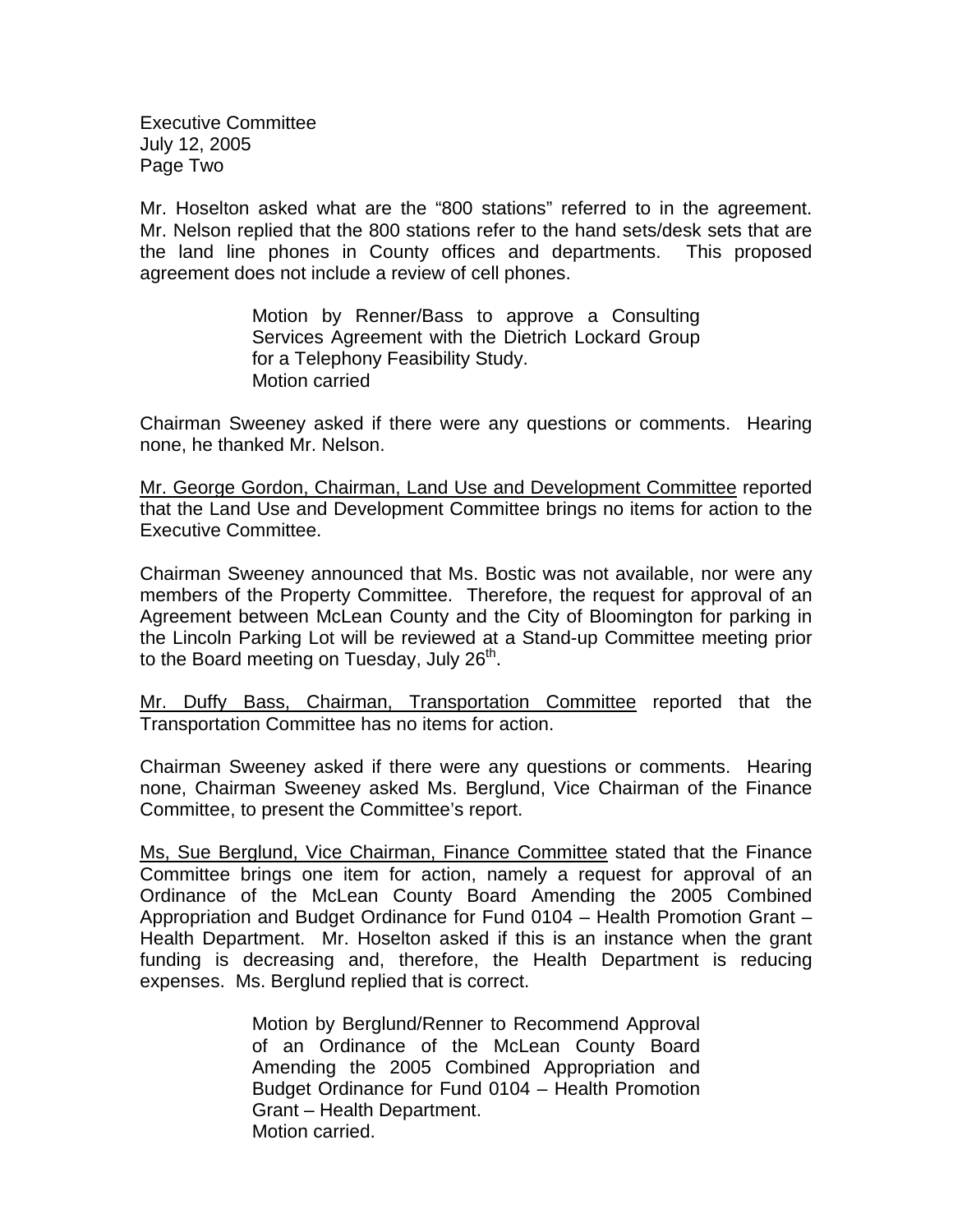Executive Committee July 12, 2005 Page Three

Chairman Sweeney asked if there were any questions. Hearing none, he thanked Ms. Berglund.

Mr. Tari Renner, Chairman, Justice Committee presented a request for approval of an Intergovernmental Agreement with Illinois State University to provide Network Access to recorded phone calls – Information Services.

> Motion by Renner/Berglund to Recommend Approval of an Intergovernmental Agreement with Illinois State University to provide Network Access to Recorded Phone Calls – Information Services. Motion carried

Chairman Sweeney asked if there were any questions. Hearing none, he thanked Mr. Renner.

Mr. John Zeunik, County Administrator, reminded the Board members that the County picnic is Thursday, July  $28<sup>th</sup>$  at COMLARA Park. He asked them to let Jude LaCasse know of their intentions to attend prior to the close of the Board Meeting on July  $26<sup>th</sup>$ .

Chairman Sweeney asked if there were any questions. Hearing none, Chairman Sweeney presented the June 30, 2005 bills as recommended and transmitted by the County Auditor for payment. The fund total for the month is \$553,662.35 with the prepaid total the same.